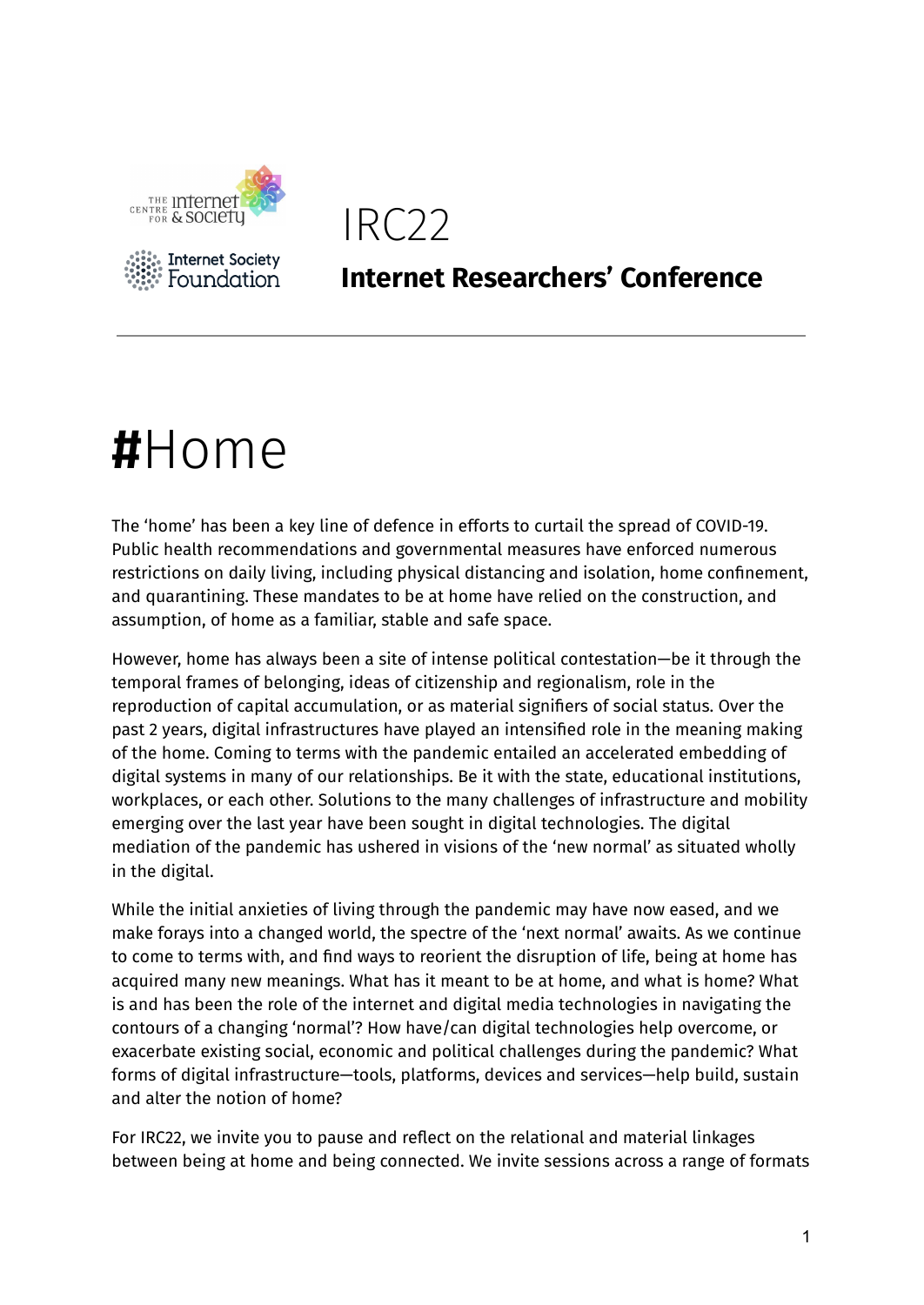and themes to explore and challenge conceptions of the home. Different people imagine and experience the home in various ways—as a space of refuge and comfort, but also as one of violence, care, labour or movement-building. We invite contributions that speak to these provocations through one or more of the following thematic areas. The conference will be held online in May 2022.

## **Theme 1** Movement(s)

The outbreak of COVID-19 and the resultant public health protocols led to significant disruptions in ongoing mass socio-political movements the world-over. Mass social movements are inherently linked to the availability of public spaces, with the home often associated with refuge, safety, and rest. As collective efforts became particularly urgent to quell the severely inequitable impact of COVID-19 responses, digital media infrastructures gained heightened importance to organise these efforts. This is not to say that this integration of digital media in offline social movements or social movements being situated online are new. Instead, the changing role of the home may have further complicated the binaries of the home and streets, and offline and online.

Some prompts that contributions to this theme can draw upon could include: How do affordances of the home, and of digital technologies interact with, and shape movements? How can digital spaces, arising from the home, of resistance, affect, and solidarity be created, sustained, and safeguarded? How can we imagine meaningful digital publics? What are the implications for inclusion, participation and voice in such digital political spaces? How do we conceptualise the home, not only as essential to movements, but also a site of contestation?

### **Theme 2** Violence and care

As lockdowns and preventive confinement became part of the global response to COVID-19, violence at the home intensified. Victims and survivors of violence were confined with abusers, even as they were distanced from essential relief and rehabilitation services. The rational-utilitarian logics and masculine language of normative COVID-19 responses could not be more evident.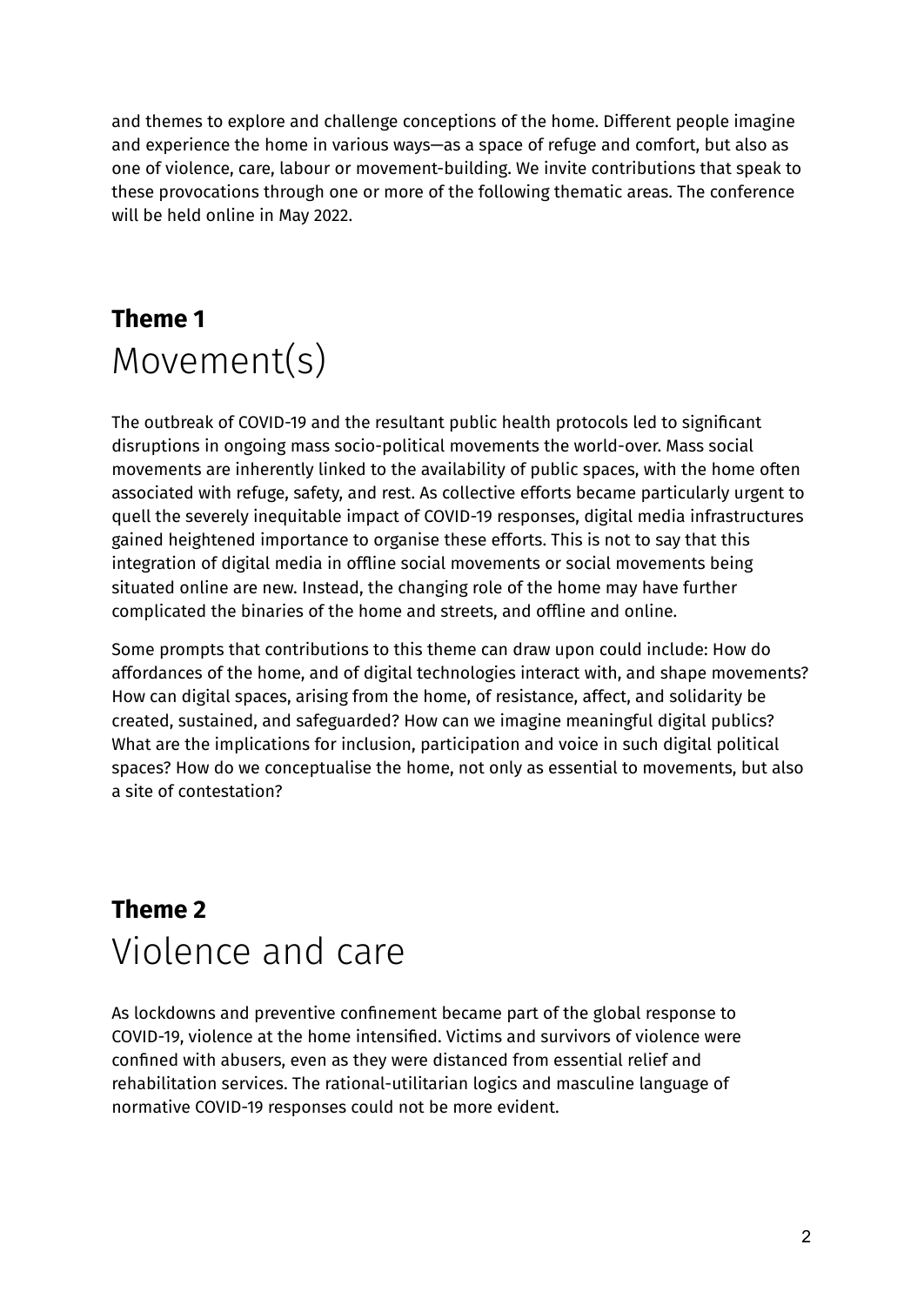For structurally disadvantaged communities, digital spaces have long been a space of refuge, solidarity and calling out. At the same time, use of digital spaces is also marked by a spectre of fear, abuse, surveillance and also, inaccess.

Inputs to this theme may contribute to developing understandings of the use and experience of technology and online spaces by structurally disadvantaged communities in times of socially disruptive crises. How has violence at home been replicated, and challenged in and through online spaces? Has technology been appropriated as a tool of oppression, or can it help enable sites of safety and security?

As structurally disadvantaged groups continue to remain at elevated risks of experiencing violence, it is expedient to (re)imagine what role *care* can play in shaping our responses to crises. How have digital tools, services, and infrastructures informed our notions of care, at home and outside? How do digital technologies help mediate and operationalise new forms and modes of care? What affective networks of care do they create, and how do they redefine the notions of home? What can, and do spaces embodying radical forms of safety and solidarity look like?

### **Theme 3** Labour

The current moment in global capitalism is marked by fragmentation and precaritisation of 'productive' work. Platform companies (across sectors including transport, logistics, e-commerce, education etc.) have emerged as wielders of tremendous economic, social and cultural power. In India, restrictions on mobility and business operations were accompanied by a forbearance for platform companies, generating the enabling environment for radical changes in urban mobility and consumption. The rapid concentration of market power over the past two years has been accompanied by astronomical market valuations and unprecedented inflow of venture capital.

These have been sustained by technologically-mediated practices deployed by platform firms to manage supply chains and workforce. While non-standard work arrangements have long been the norm in many southern contexts, the pandemic-induced need to work from home in the formal economy is re-making the formal productive workplace as well, further blurring the notions of assumed binaries between productive-reproductive labour and public-private spheres of labour.

The world of work has been significantly transformed due to public and private initiatives around technological uptake to operationalise COVID-triggered remote workflow and management processes. Many new opportunities for resistance, risks of exploitation and inequities in the labour market have arisen. Some prompts for contributions to this theme include: How has the uneven retreat into homes and digitisation of workflows transformed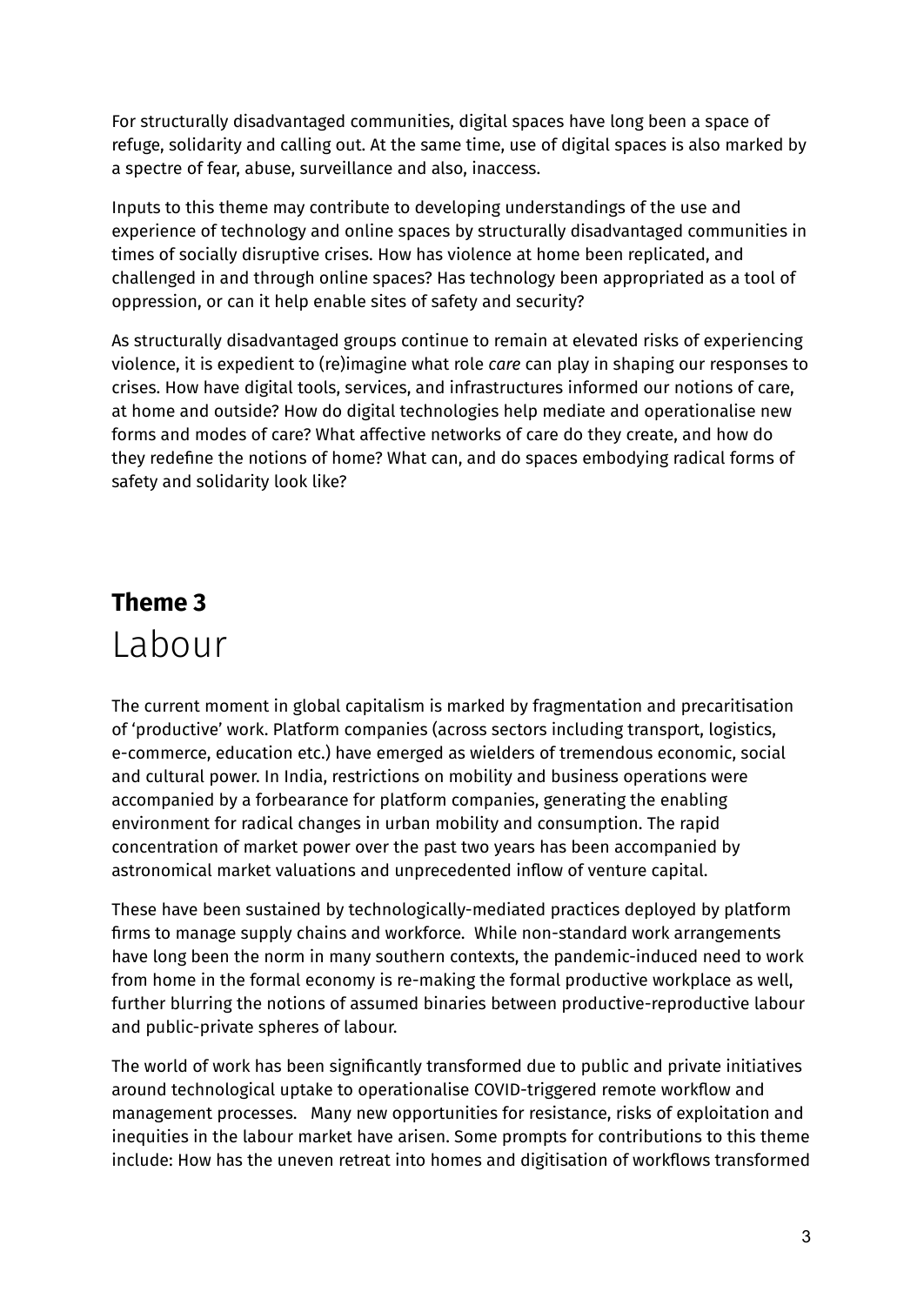notions of work, workplace and care labour? How have they mediated and operationalised new forms of labour? How can technologies of/for work be reclaimed by labour, and what promises and limitations do alternatives hold?

# **Timeline**

#### **December 15, 2021**:

Announcement of call for sessions.

#### **March 9, 2022**:

Deadline for submission of session proposals.

#### **March 14, 2022**:

All submitted sessions will be posted on the CIS website, without the names of those leading each session to facilitate anonymous review and selection.

#### **March 14 - 28, 2022**:

Session selection process begins. All session teams will select 10 sessions to be included in the IRC22 programme. The votes will be anonymous, that is no session team will know which other session teams have voted for their session. Scores from aggregating these votes would be assigned a 50% weightage. The remaining 50% will be accounted for by scores provided by a panel of reviewers. This panel will comprise of researchers at CIS as well as external reviewers. The panel will review submissions on the basis of originality of content, methods, participatory approaches adopted, and alignment with the goal of intersectionality. The sessions with the highest scores will be selected for the final programme of IRC22.

#### **April 1, 2022**:

Communication of selected sessions to all teams that proposed a session.

#### **April 4-15, 2022:**

Consultation with selected session teams to decide upon audio recording of sessions (where applicable), appropriate software for public events, and scheduling of public events.

#### **April 20, 2022**:

Public announcement of IRC22 registration and schedule of events.

#### **May 25-27, 2022**:

IRC22 on the internet!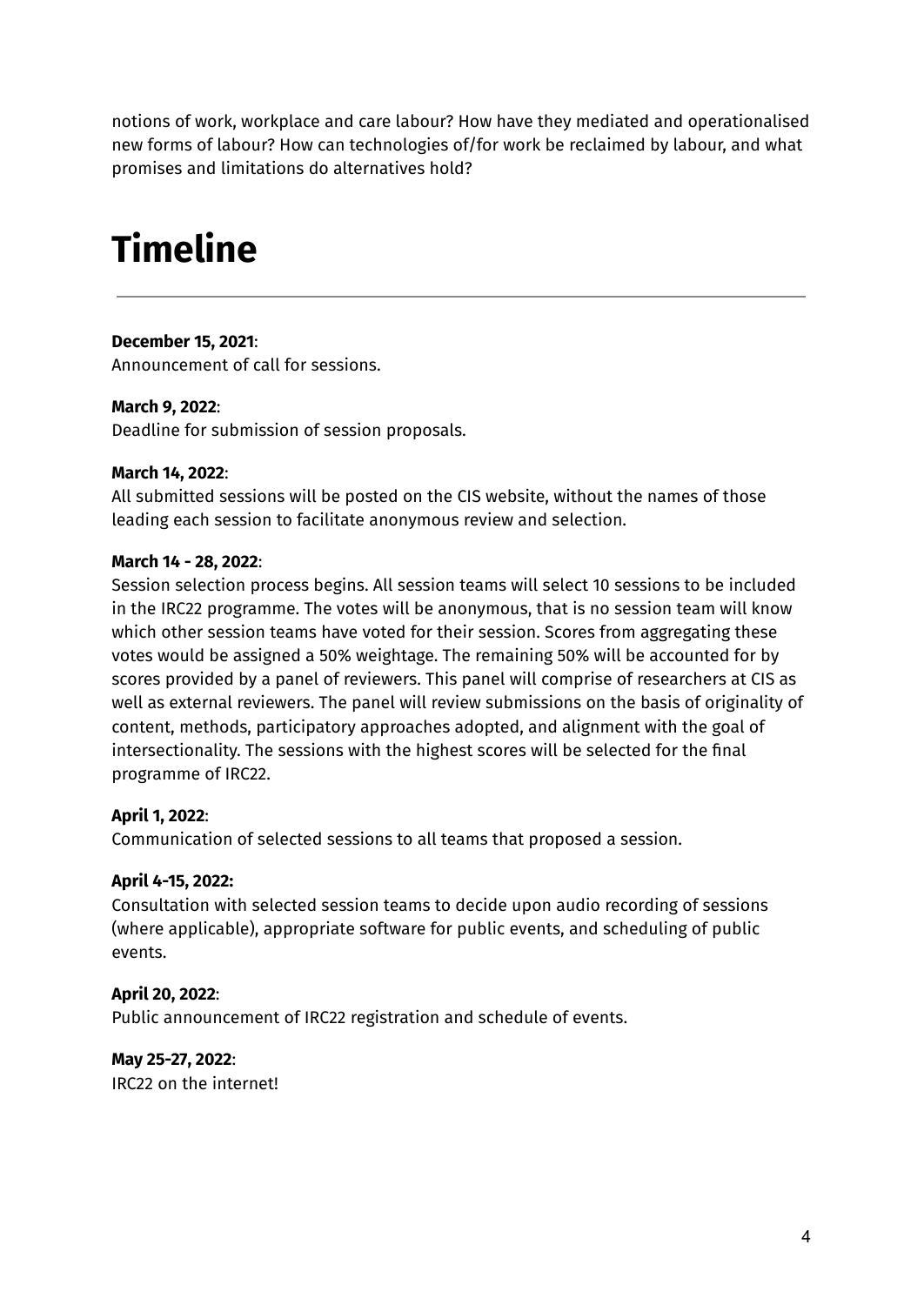# **Session formats**

We invite teams of two or more persons to propose sessions for IRC22. All sessions will be fully designed and facilitated by the team concerned, including moderation (if any).

- 1. **Presentation and discussion of papers**. Each session of this type is expected to present two or three papers co/authored by the session teams. Leads of selected sessions will be requested to share a version of their papers (1000-1500 words) before the conference, along with an audio recording (of 60 minutes at most, including all papers of the session) of team members presenting the papers. Paper presentations may also be recorded individually, depending on feasibility; the organising team will coordinate with the session leads on the same. The papers and audio recordings for each session of this type will be uploaded on the conference site a week before the date of the session. The audience for each session will be expected to read and/or listen to the papers before the session, so that the majority of the session can be utilised for discussing the papers - initially among the leads of the session, and later with the audience. Each discussion session under this format would be around 45-60 minutes.
- 2. **Panel discussion**. Each session of this type will involve a detailed discussion of the proposed topic by the leads of the session, followed by a round of discussion/Q&A with the audience. Each session will be around 75 minutes, and will be entirely designed and facilitated by the team concerned, including moderation. Audio recordings of these sessions will be made available on the conference site after the event.
- 3. **Demonstration of research outputs and methods**. Leads of these sessions are expected to showcase a completed research output, ideally those available online and in an interactive format, or demonstrate a research/documentation method, ideally involving making and/or analysis of a corpus of digital data, over a live online session via audio/video-conferencing. No pre-recording of the session is needed for this type of session but the session team is expected to share the materials/software to be demonstrated prior to the session so that the audiences can familiarise themselves with the same before participating in the session. Each session under this format would be around 45-60 minutes.
- 4. **Workshop or collaborative working session**. Leads of these sessions will facilitate a collaborative working/making/thinking exercise addressing the proposed topics. This exercise will take place over an online live session, ideally using a video conferencing software and/or screen-sharing to coordinate collaborative work. Each session under this format would be around 60-75 minutes.